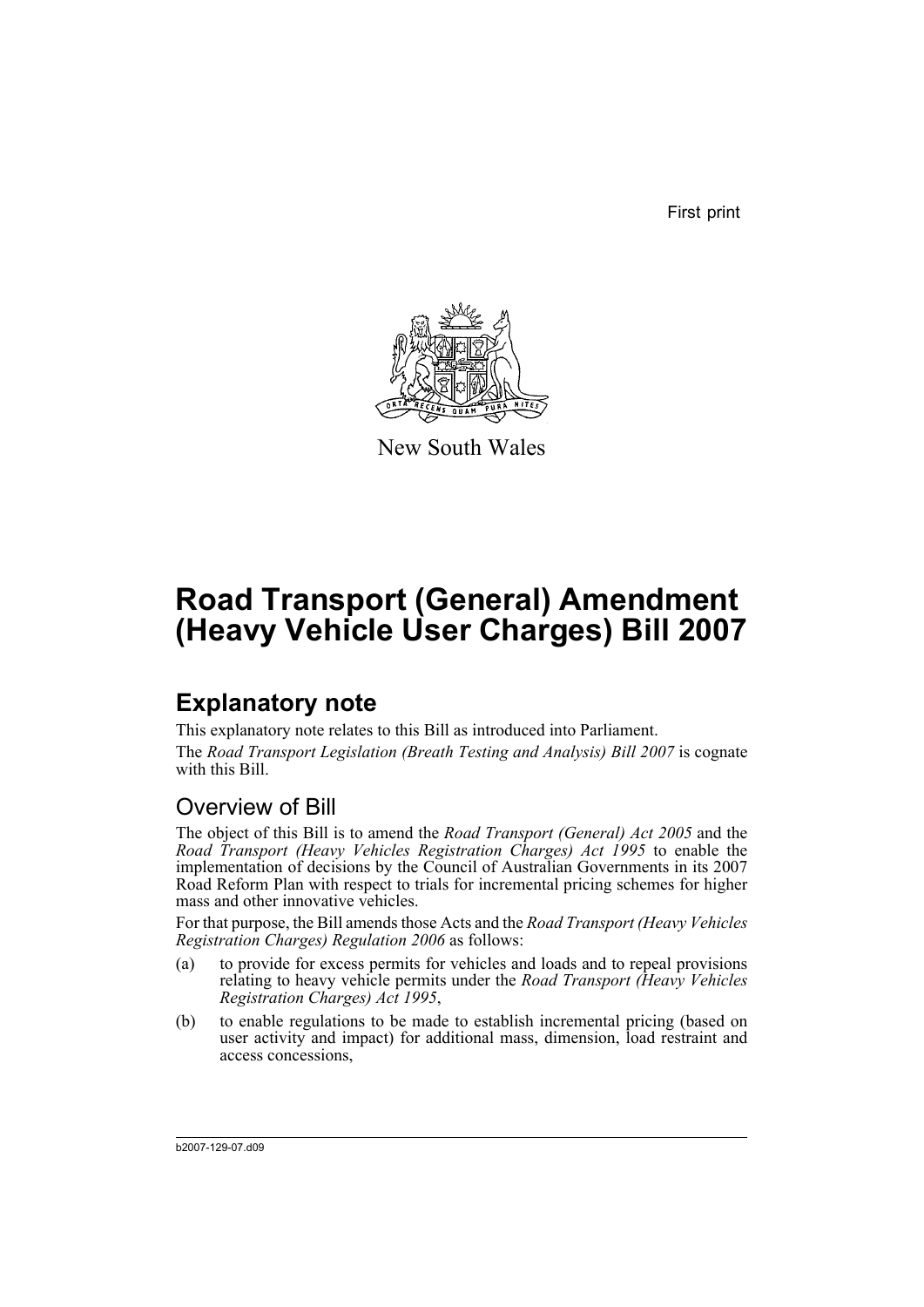Explanatory note

(c) to make other consequential amendments and to save existing excess weight permits and heavy vehicle permits.

The Bill also amends the *Road Transport (General) Act 2005* and the *Road Transport (Mass, Loading and Access) Regulation 2005* to provide for evidentiary presumptions as to the operation of or information generated by intelligent transport systems to be able to be rebutted only by persons who have relevant specialised knowledge.

## Outline of provisions

**Clause 1** sets out the name (also called the short title) of the proposed Act.

**Clause 2** provides for the commencement of the proposed Act on the date of assent to the proposed Act.

**Clause 3** is a formal provision that gives effect to the amendments to the *Road Transport (General) Act 2005* set out in Schedule 1.

**Clause 4** is a formal provision that gives effect to the amendments to the Act and instruments set out in Schedule 2.

**Clause 5** provides for the repeal of the proposed Act after all the amendments made by the proposed Act have commenced. Once the amendments have commenced the proposed Act will be spent and section 30 of the *Interpretation Act 1987* provides that the repeal of an amending Act does not affect the amendments made by that Act.

#### **Schedule 1 Amendment of Road Transport (General) Act 2005**

**Schedule 1 [1]** amends section 11A of the *Road Transport (General) Act 2005* (the *RTG Act*) to enable regulations to be made specifying the nature of the evidence that may or may not be used to rebut an evidentiary presumption concerning the operation and functioning of intelligent transport systems or information obtained from such systems.

**Schedule 1 [2]** amends section 20 of the RTG Act to insert definitions of *access requirement*, *incremental pricing charges* and *incremental pricing scheme*. Incremental pricing charges are defined as charges to road users, for concessions relating to mass, dimension, load restraint or access requirements, that are based on road users' activities, or likely activities, as a consequence of the concessions and the impact of those activities.

**Schedule 1 [4]** substitutes section 27 of the RTG Act to enable the Roads and Traffic Authority (the *Authority*) to grant excess permits exempting vehicles from mass, dimension, load restraint or access requirements. A permit may be granted subject to conditions. **Schedule 1 [3]** makes a consequential amendment.

**Schedule 1 [5]** inserts proposed section 28A into the RTG Act. The proposed section enables regulations to be made for or with respect to matters relating to incremental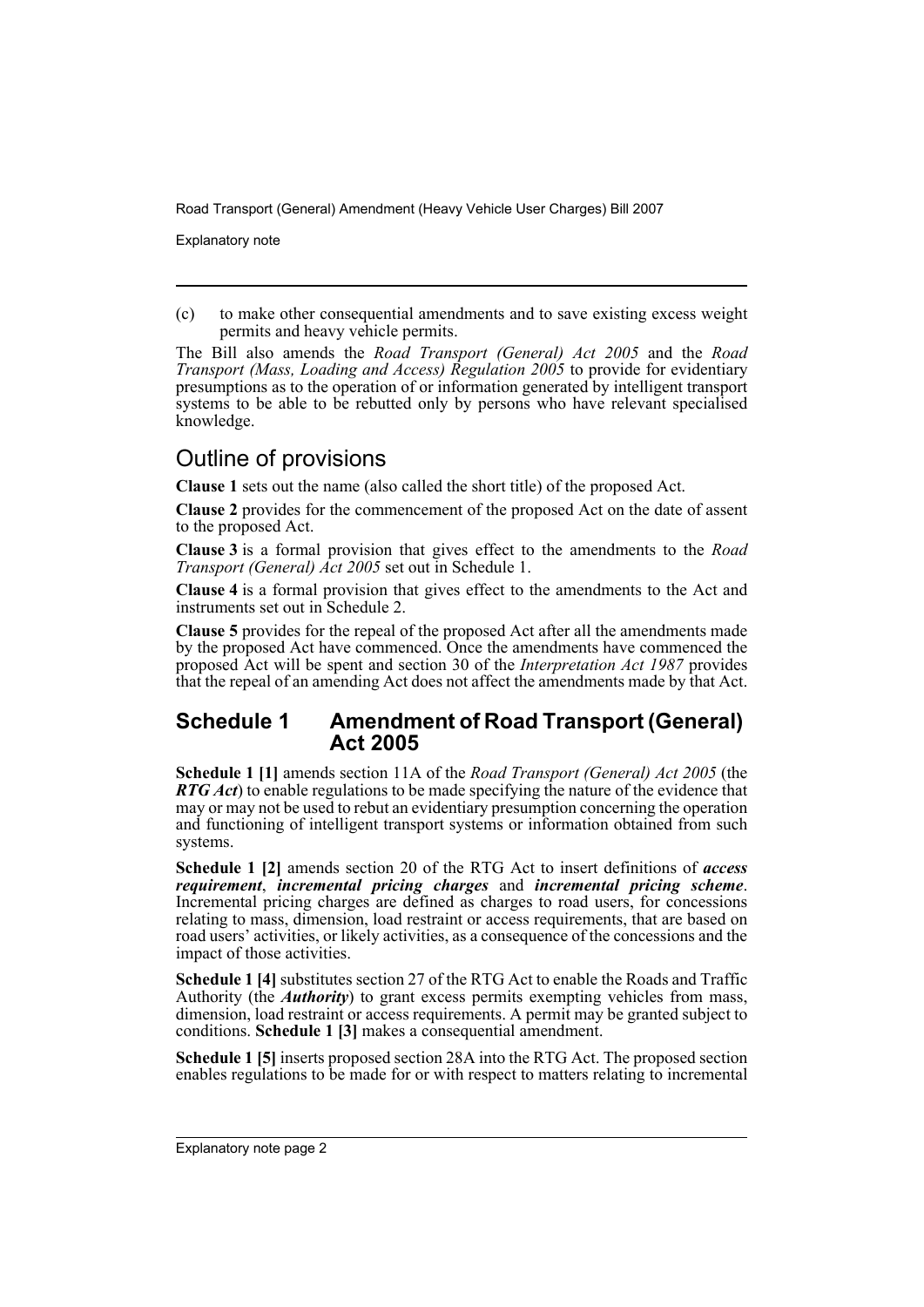Explanatory note

pricing charges for mass, dimension, load restraint or access concessions for vehicles. The regulations may cover matters including determination of incremental pricing charges, payment of charges, provision of information, the use of information obtained by intelligent transport systems and other information, evidentiary matters and other matters.

**Schedule 1 [7]** amends section 76 of the RTG Act to extend references to concessions to include exemptions from access requirements and to update a reference to excess weight permits. **Schedule 1 [6], [9] and [10]** make consequential amendments.

**Schedule 1 [8]** amends section 77 of the RTG Act to extend the offence of failing to comply with a concession to access requirements.

**Schedule 1 [11]** amends Schedule 1 to the RTG Act to enable regulations containing savings or transitional provisions to be made as a consequence of the enactment of the proposed Act.

**Schedule 1 [12]** amends Schedule 1 to the RTG Act to continue existing excess weight permits in force and deems them to have been made under the new section 27.

#### **Schedule 2 Amendment of other Act and instruments**

**Schedule 2.1** amends the *Road Transport (Heavy Vehicles Registration Charges) Act 1995* to omit provisions providing for the issuing of heavy vehicle permits and the charges for such permits (**Schedule 2.1 [5], [7] and [16]**). Consequential amendments are made to that Act to remove references to heavy vehicle permits, permit charges and repealed provisions (**Schedule 2.1 [1]–[4], [6] and [8]–[15]**). That Act is also amended to enable regulations containing savings or transitional provisions to be made as a consequence of the enactment of the proposed Act and to continue existing heavy vehicle permits in force and deem them to be excess permits under the new section 27 of the RTG Act (**Schedule 2.1 [17] and [18]**).

**Schedule 2.2** amends the *Road Transport (Heavy Vehicles Registration Charges) Regulation 2006* to omit provisions and references relating to heavy vehicle permits and related matters.

**Schedule 2.3** amends the *Road Transport (Mass, Loading and Access) Regulation 2005* to provide that an evidentiary presumption relating to the accuracy or reliability, or the correct or proper operation of, or information provided by, an intelligent access system may only be rebutted in proceedings by evidence adduced from a person who has relevant specialised knowledge.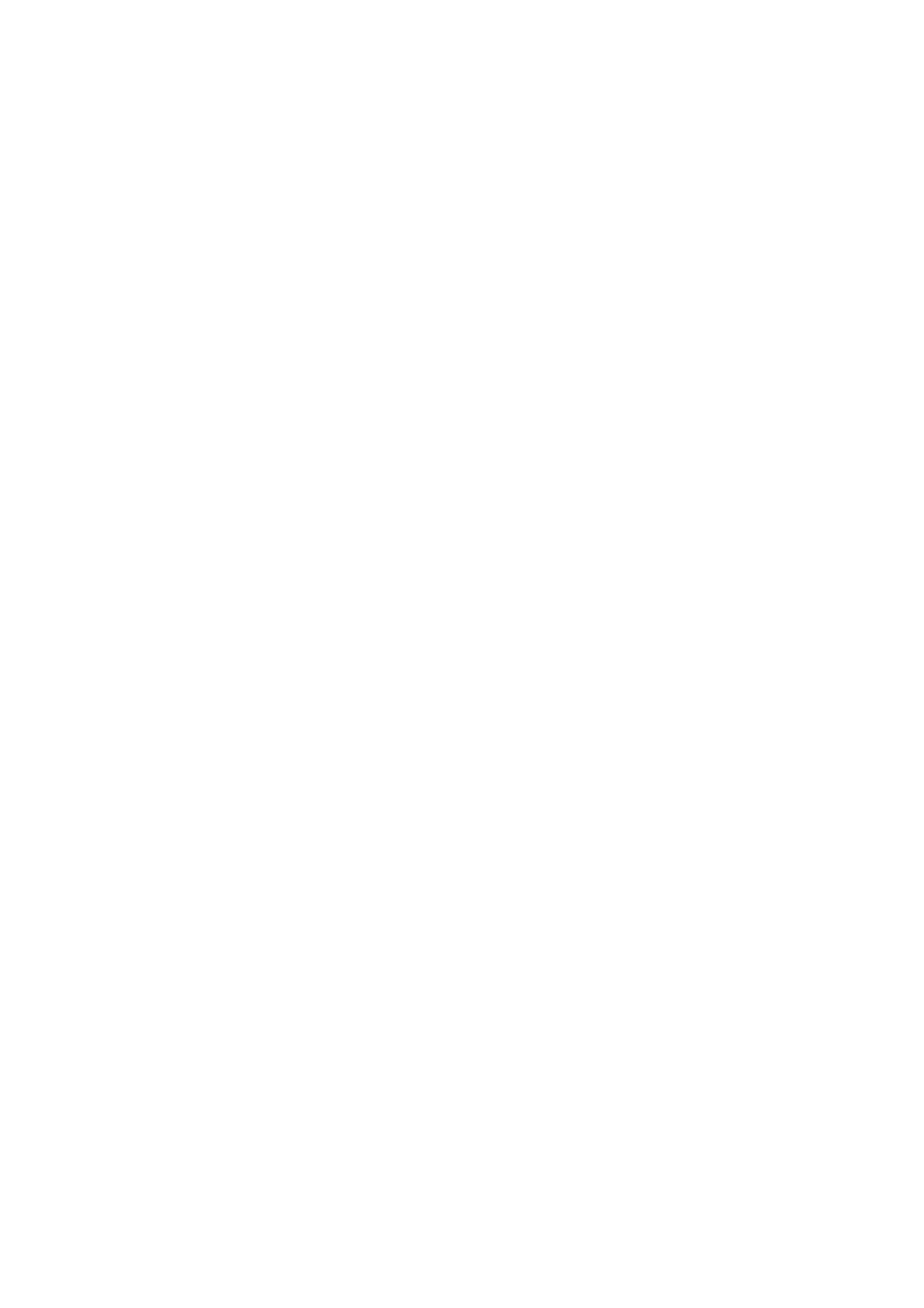First print



New South Wales

# **Road Transport (General) Amendment (Heavy Vehicle User Charges) Bill 2007**

## **Contents**

|            |                                                      | Page |
|------------|------------------------------------------------------|------|
|            | Name of Act                                          |      |
|            | Commencement                                         |      |
|            | Amendment of Road Transport (General) Act 2005 No 11 | 2    |
|            | Amendment of other Act and instruments               |      |
| 5          | Repeal of Act                                        |      |
| Schedule 1 | Amendment of Road Transport (General) Act 2005       |      |
| Schedule 2 | Amendment of other Act and instruments               |      |
|            |                                                      |      |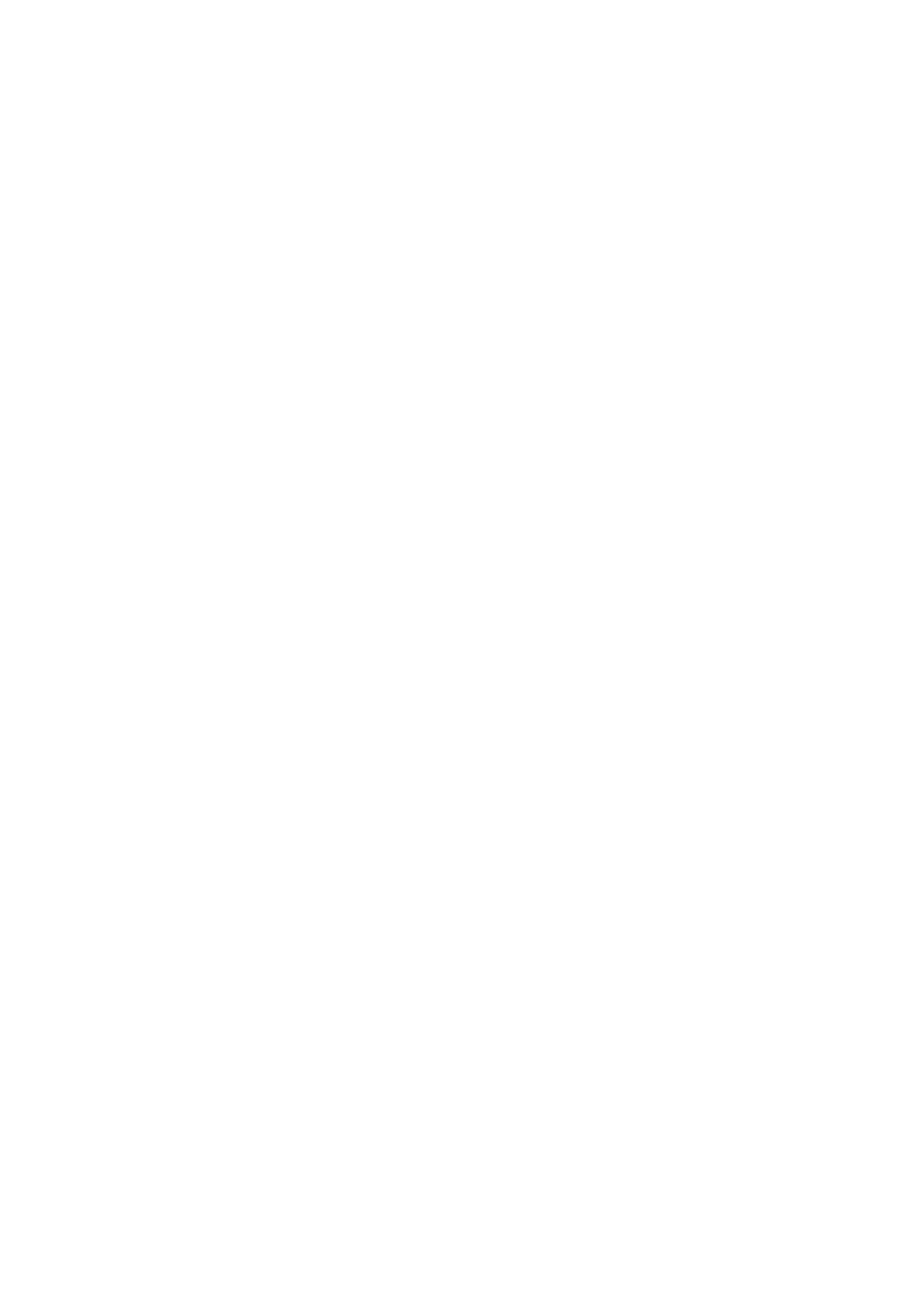

New South Wales

# **Road Transport (General) Amendment (Heavy Vehicle User Charges) Bill 2007**

No , 2007

### **A Bill for**

An Act to amend the *Road Transport (General) Act 2005* with respect to incremental pricing for mass, dimension, load restraint and access concessions for heavy vehicles and evidence relating to intelligent transport systems; and to make consequential amendments to the *Road Transport (Heavy Vehicles Registration Charges) Act 1995* and other instruments.

See also the *Road Transport Legislation (Breath Testing and Analysis) Bill 2007*.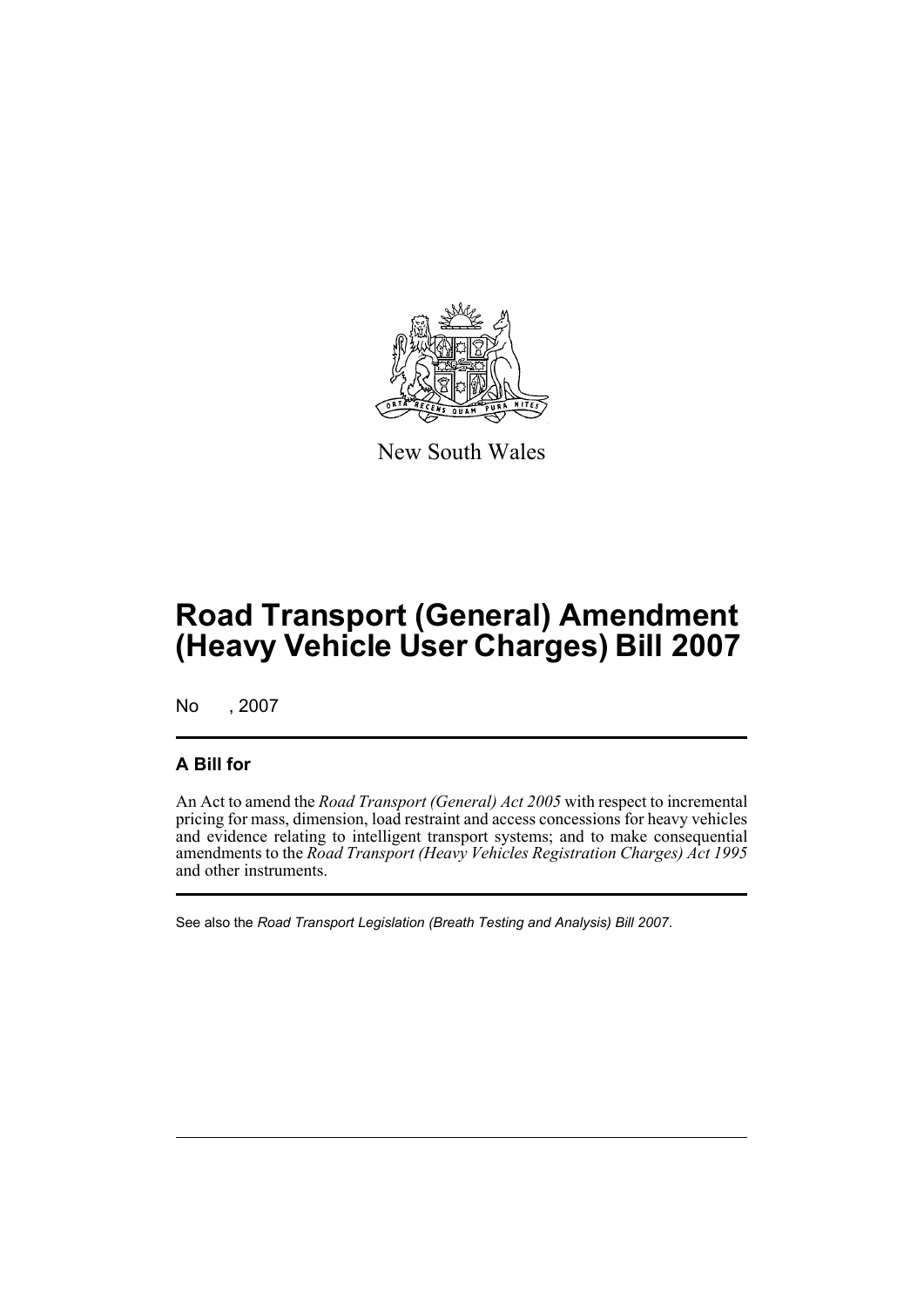<span id="page-7-4"></span><span id="page-7-3"></span><span id="page-7-2"></span><span id="page-7-1"></span><span id="page-7-0"></span>

|              |     | The Legislature of New South Wales enacts:                                                                                                                | 1              |
|--------------|-----|-----------------------------------------------------------------------------------------------------------------------------------------------------------|----------------|
| 1            |     | <b>Name of Act</b>                                                                                                                                        | 2              |
|              |     | This Act is the Road Transport (General) Amendment (Heavy Vehicle<br>User Charges) Act 2007.                                                              | 3<br>4         |
| $\mathbf{2}$ |     | Commencement                                                                                                                                              | 5              |
|              |     | This Act commences on the date of assent to this Act.                                                                                                     | 6              |
| 3            |     | Amendment of Road Transport (General) Act 2005 No 11                                                                                                      | $\overline{7}$ |
|              |     | The <i>Road Transport (General) Act 2005</i> is amended as set out in<br>Schedule 1.                                                                      | 8<br>9         |
| 4            |     | <b>Amendment of other Act and instruments</b>                                                                                                             | 10             |
|              |     | The Act and instruments specified in Schedule 2 are amended as set out<br>in that Schedule.                                                               | 11<br>12       |
| 5            |     | <b>Repeal of Act</b>                                                                                                                                      | 13             |
|              | (1) | This Act is repealed on the day following the day on which this Act<br>commences.                                                                         | 14<br>15       |
|              | (2) | The repeal of this Act does not, because of the operation of section 30<br>of the <i>Interpretation Act 1987</i> , affect any amendment made by this Act. | 16<br>17       |
|              |     |                                                                                                                                                           |                |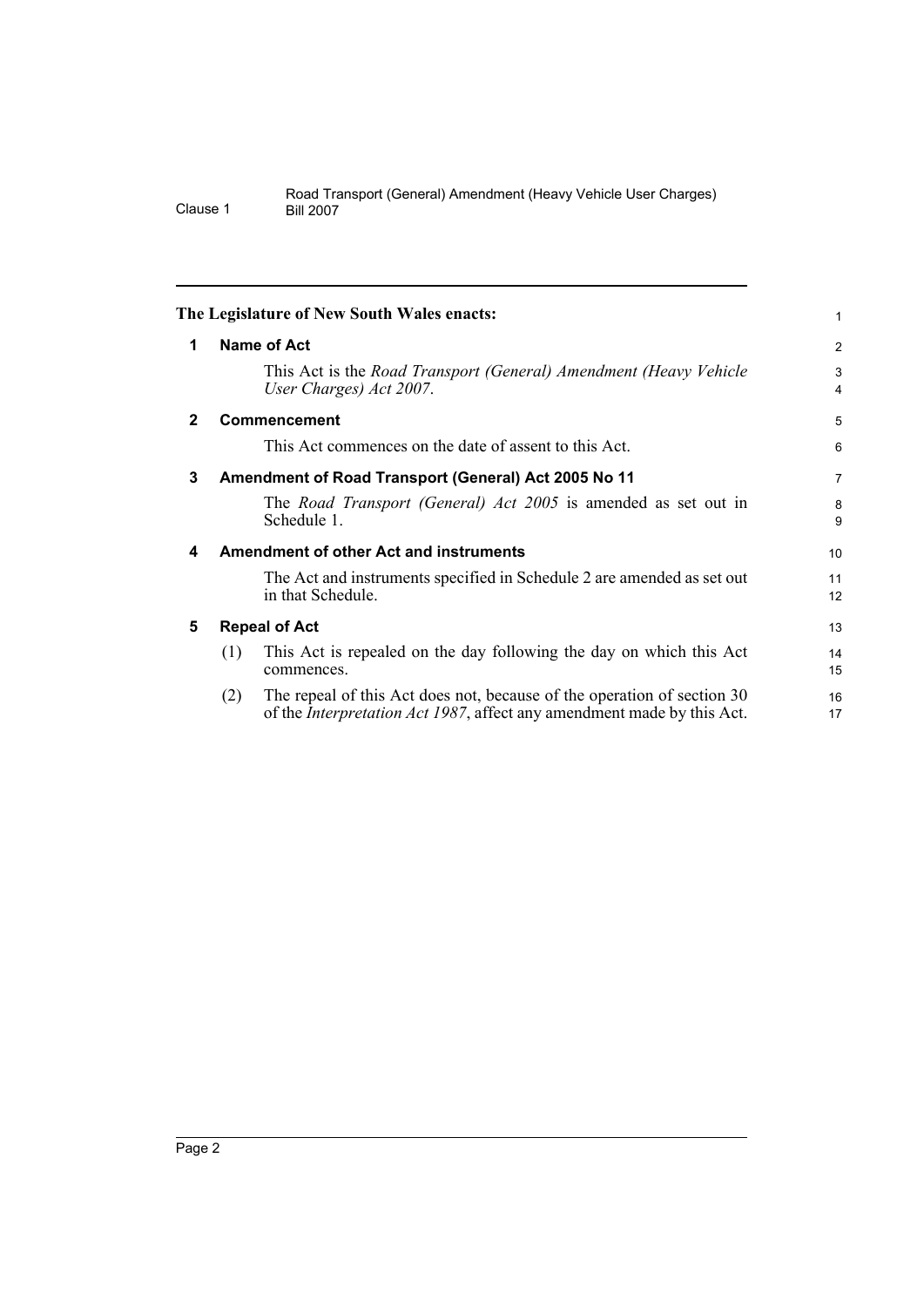Amendment of Road Transport (General) Act 2005 Schedule 1

#### <span id="page-8-0"></span>**Schedule 1 Amendment of Road Transport (General) Act 2005** (Section 3) **[1] Section 11A Regulations relating to intelligent transport systems** Insert after section 11A (2) (n): (o) specifying the nature of the evidence that may or may not be used to rebut an evidentiary presumption established by a regulation made under paragraph (n). **[2] Section 20 Definitions** Insert in alphabetical order: *access requirement* means a requirement of an applicable road law that relates to the roads or class of roads on which a vehicle may or may not be taken, or otherwise limits the area in which a vehicle may or may not operate. *incremental pricing charges* means charges to road users, for concessions relating to mass, dimension, load restraint or access requirements, that are based on road users' activities, or likely activities, as a consequence of the concessions and the impact of those activities. *incremental pricing scheme* means a scheme for the incremental pricing of concessions relating to mass, dimension, load restraint or access requirements that is established by regulations made under section 28A. **[3] Section 26 Regulations may impose restrictions** Omit "excess weight permit" from section 26 (2). Insert instead "excess permit". **[4] Section 27** Omit the section. Insert instead: **27 Excess permits** (1) The Authority may issue an excess permit in respect of a vehicle. (2) An excess permit may exempt a vehicle, either unconditionally or subject to conditions, from any specified mass, dimension, load restraint or access requirement imposed by an applicable road law. 1  $\mathfrak{p}$ 3 4 5 6 7 8 9 10 11 12 13 14 15 16 17 18 19 20 21  $22$ 23 24 25 26 27 28 29 30 31 32 33 34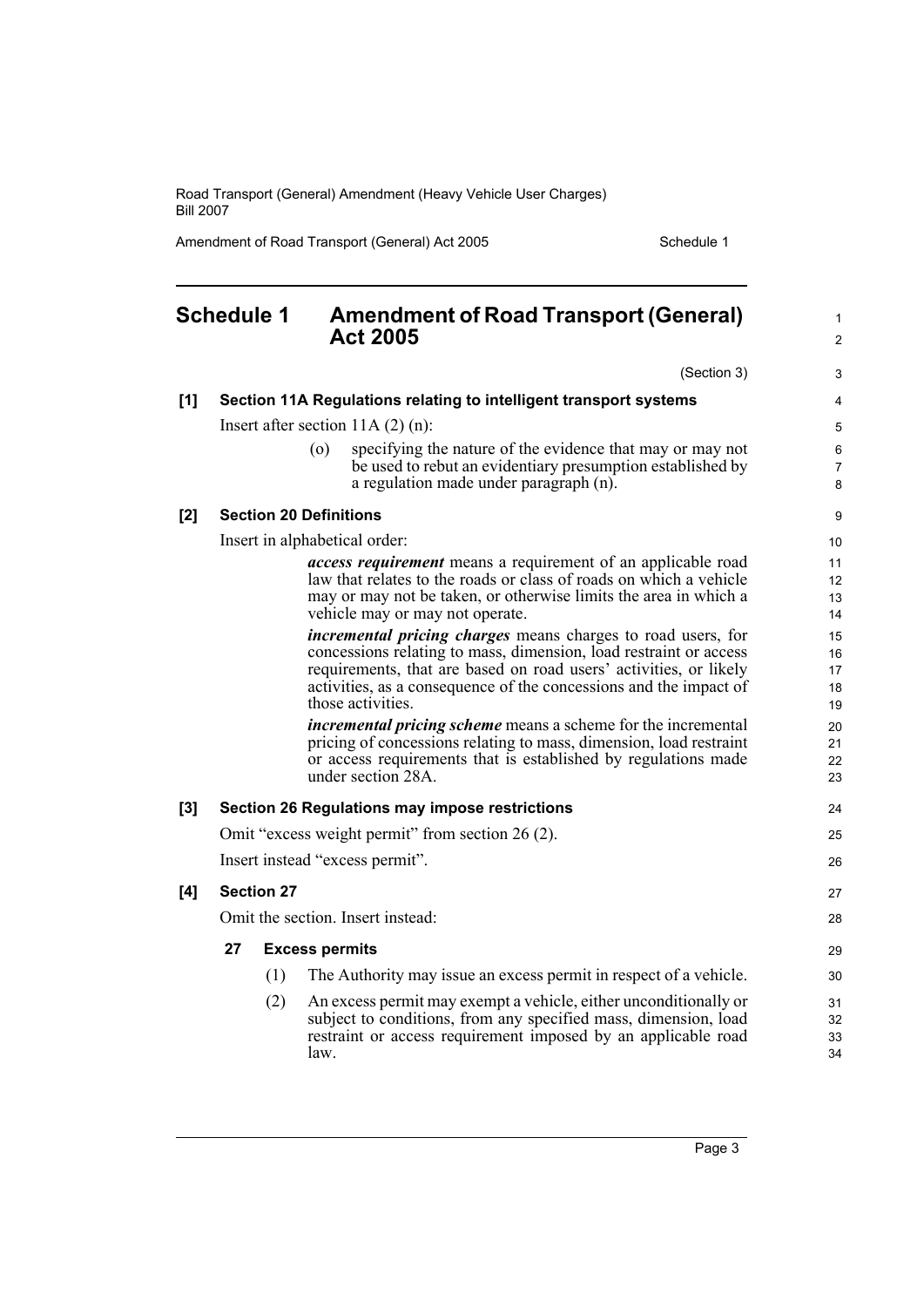| Amendment of Road Transport (General) Act 2005<br>Schedule 1 |  |
|--------------------------------------------------------------|--|
|--------------------------------------------------------------|--|

|     |     | (3)                      |          | Without limiting subsection (2), an excess permit may be made<br>subject to conditions of the following kinds:                                                                                | $\mathbf{1}$<br>$\overline{2}$ |
|-----|-----|--------------------------|----------|-----------------------------------------------------------------------------------------------------------------------------------------------------------------------------------------------|--------------------------------|
|     |     |                          | (a)      | a condition imposed by a regulation under section 28A,                                                                                                                                        | 3                              |
|     |     |                          | (b)      | a condition imposing a maximum laden mass on the<br>vehicle or any part of the vehicle,                                                                                                       | 4<br>5                         |
|     |     |                          | (c)      | a condition imposing a maximum unladen mass on the<br>vehicle or any part of the vehicle,                                                                                                     | 6<br>$\overline{7}$            |
|     |     |                          | (d)      | a condition imposing a maximum mass on the vehicle's<br>load,                                                                                                                                 | 8<br>9                         |
|     |     |                          | (e)      | a condition specifying the minimum or maximum<br>dimensions of the vehicle or the vehicle's load,                                                                                             | 10<br>11                       |
|     |     |                          | (f)      | a condition imposing a requirement as to the restraint or<br>positioning of a load or any part of a load of the vehicle,                                                                      | 12<br>13                       |
|     |     |                          | (g)      | a condition specifying any road or class of roads on which<br>the vehicle may or may not be taken or area in which the<br>vehicle may or may not be operated,                                 | 14<br>15<br>16                 |
|     |     |                          | (h)      | a condition specifying a time, or period, when the vehicle<br>may or may not be operated,                                                                                                     | 17<br>18                       |
|     |     |                          | (i)      | a condition specifying signage or other warning or safety<br>requirements, including conditions as to escort vehicles.                                                                        | 19<br>20                       |
|     |     | (4)                      | permit.  | An excess permit remains in force for the period specified in the                                                                                                                             | 21<br>22                       |
|     |     | (5)                      |          | An application for an excess permit must be in a form approved<br>by the Authority and accompanied by the application fee (if any)<br>approved by the Authority.                              | 23<br>24<br>25                 |
|     |     |                          |          | Note. An excess permit that is granted in connection with an incremental<br>pricing scheme may also be subject to additional charges established<br>under regulations made under section 28A. | 26<br>27<br>28                 |
| [5] |     | <b>Section 28A</b>       |          |                                                                                                                                                                                               | 29                             |
|     |     | Insert after section 28: |          |                                                                                                                                                                                               | 30                             |
|     | 28A |                          |          | <b>Incremental pricing schemes</b>                                                                                                                                                            | 31                             |
|     |     | (1)                      | matters: | Regulations may be made for or with respect to the following                                                                                                                                  | 32<br>33                       |
|     |     |                          | (a)      | conditions of mass, dimension, load restraint or access<br>concessions relating to incremental pricing charges,                                                                               | 34<br>35                       |
|     |     |                          |          | Note. See section 76 for the definition of mass, dimension, load<br>restraint or access concession.                                                                                           | 36<br>37                       |
|     |     |                          | (b)      | the determination of incremental pricing charges,                                                                                                                                             | 38                             |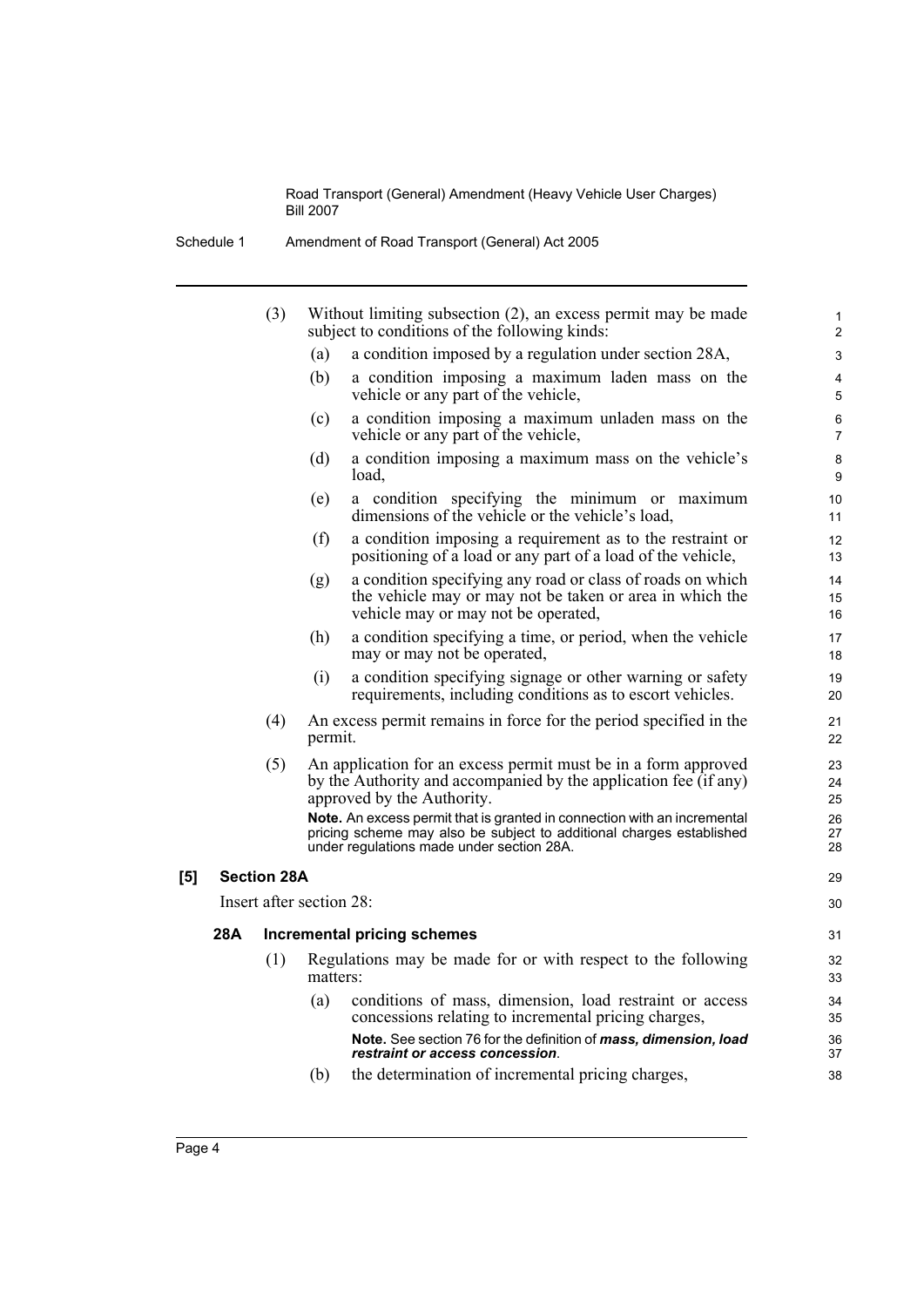Amendment of Road Transport (General) Act 2005 Schedule 1

| (c)     | the notification of incremental pricing charges,                                                                                                                                                                                                         | 1                          |
|---------|----------------------------------------------------------------------------------------------------------------------------------------------------------------------------------------------------------------------------------------------------------|----------------------------|
| (d)     | conditions of mass, dimension, load restraint or access<br>concessions relating to payment (including prepayment) of<br>incremental pricing charges,                                                                                                     | $\overline{c}$<br>3<br>4   |
| (e)     | the payment of money received by the Authority from<br>incremental pricing charges to roads authorities and the<br>use by roads authorities of that money,                                                                                               | 5<br>6<br>$\overline{7}$   |
| (f)     | the use of information obtained by the use of an intelligent<br>transport system or by other means for the purposes of<br>incremental pricing schemes, including (but not limited to)<br>the calculation of incremental pricing charges,                 | 8<br>9<br>10<br>11         |
| (g)     | the application of regulations made under section 11A to<br>or in respect of the use, for the purposes of implementing<br>and administering incremental pricing schemes,<br>οt<br>information obtained by the use of an intelligent transport<br>system, | 12<br>13<br>14<br>15<br>16 |
| (h)     | the monitoring and auditing of incremental pricing<br>schemes and participants in such schemes,                                                                                                                                                          | 17<br>18                   |
| (i)     | the records to be kept and information provided by such<br>participants,                                                                                                                                                                                 | 19<br>20                   |
| (j)     | regulating or prohibiting the collection, storage, use and<br>disclosure of information obtained for the purposes of<br>incremental pricing schemes or proposed schemes,                                                                                 | 21<br>22<br>23             |
| (k)     | without limiting paragraph (j), the use of information<br>obtained for the purposes of an incremental pricing scheme<br>for compliance or law enforcement purposes,                                                                                      | 24<br>25<br>26             |
| (1)     | the use of certificates relating to the following matters as<br>evidence in any proceedings before a court or tribunal:                                                                                                                                  | 27<br>28                   |
|         | (i)<br>conditions relating to incremental pricing schemes,                                                                                                                                                                                               | 29                         |
|         | vehicles, operators and drivers subject to conditions<br>(ii)<br>referred to in subparagraph (i),                                                                                                                                                        | 30<br>31                   |
|         | information obtained by the use of intelligent<br>(iii)<br>transport systems or by other means and used for the<br>purposes of incremental pricing schemes,                                                                                              | 32<br>33<br>34             |
| (m)     | specifying the nature of the evidence that may or may not<br>be used to rebut an evidentiary presumption established by<br>a regulation made under paragraph (1),                                                                                        | 35<br>36<br>37             |
| (n)     | refunds of excess charges,                                                                                                                                                                                                                               | 38                         |
| $\circ$ | any other matters ancillary or incidental to the operation of<br>incremental pricing charges or schemes.                                                                                                                                                 | 39<br>40                   |
|         |                                                                                                                                                                                                                                                          |                            |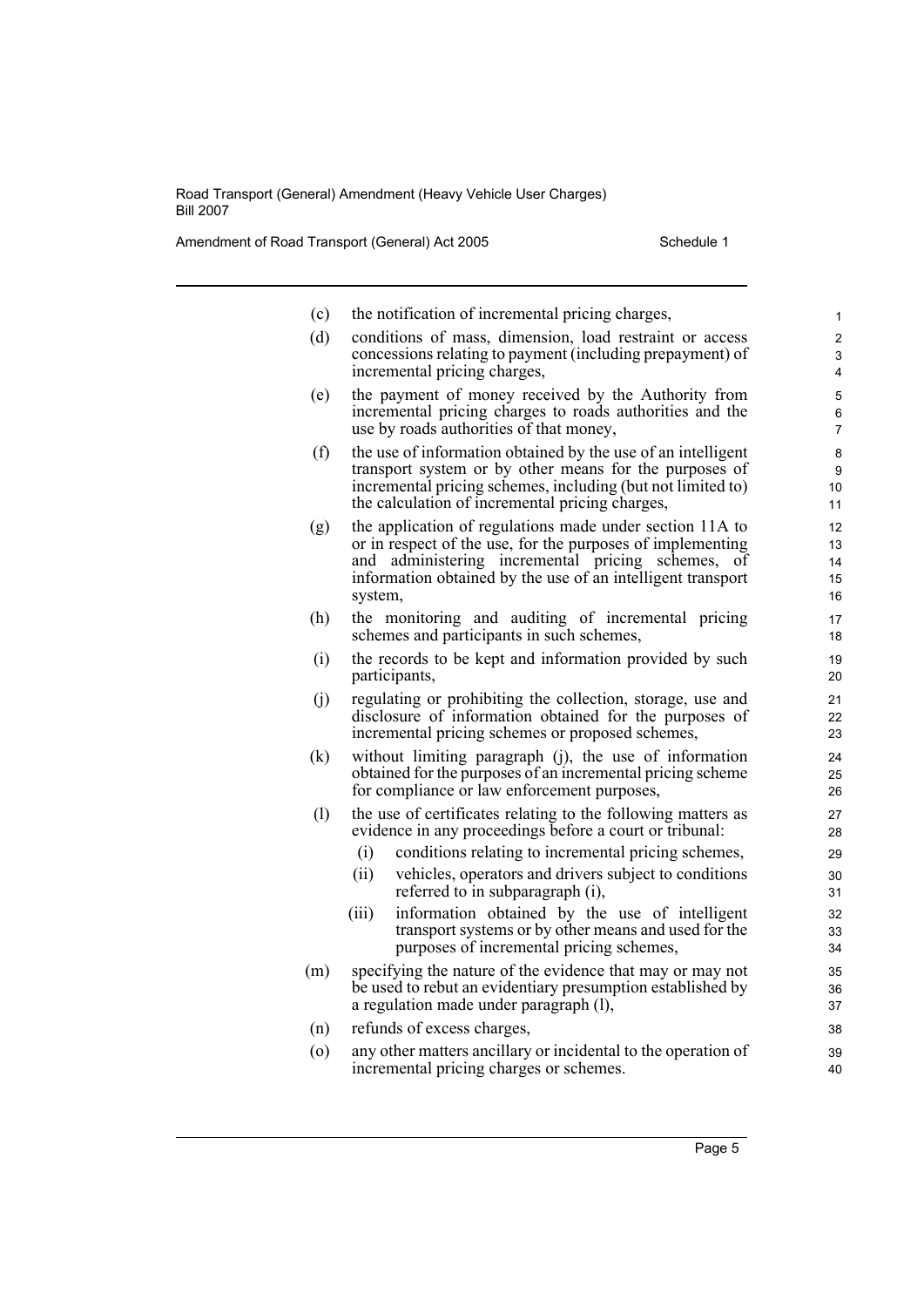|        | (2)                           | A regulation made for the purposes of this section may create an<br>offence punishable by a penalty not exceeding 200 penalty units.                                                                                                                                                                                                                                                                           | $\mathbf{1}$<br>$\overline{2}$   |
|--------|-------------------------------|----------------------------------------------------------------------------------------------------------------------------------------------------------------------------------------------------------------------------------------------------------------------------------------------------------------------------------------------------------------------------------------------------------------|----------------------------------|
|        | (3)                           | This section is in addition to, and does not limit, any other<br>regulation-making power contained in this Act or any other<br>applicable road law.                                                                                                                                                                                                                                                            | 3<br>4<br>5                      |
|        | (4)                           | Words and expressions used in this section have the same<br>meaning as they have in Division 9 of Part 3.3.                                                                                                                                                                                                                                                                                                    | $\,6\,$<br>$\overline{7}$        |
| [6]    | <b>Section 76 Definitions</b> |                                                                                                                                                                                                                                                                                                                                                                                                                | 8                                |
|        | condition.                    | Omit "mass, dimension or load restraint concession" from the definition of                                                                                                                                                                                                                                                                                                                                     | 9<br>10                          |
|        |                               | Insert instead "mass, dimension, load restraint or access concession".                                                                                                                                                                                                                                                                                                                                         | 11                               |
| [7]    | <b>Section 76</b>             |                                                                                                                                                                                                                                                                                                                                                                                                                | 12                               |
|        |                               | Omit the definition of <i>mass</i> , <i>dimension or load restraint concession</i> .                                                                                                                                                                                                                                                                                                                           | 13                               |
|        | Insert instead:               |                                                                                                                                                                                                                                                                                                                                                                                                                | 14                               |
|        |                               | mass, dimension, load restraint or access concession means a<br>permit, authorisation, approval, exemption, notice or anything<br>else that is granted or issued in writing under an applicable road<br>law and that exempts a person from a provision of an applicable<br>road law in relation to a mass, dimension, load restraint or access<br>requirement, and includes an excess permit under section 27. | 15<br>16<br>17<br>18<br>19<br>20 |
| [8]    |                               | Section 77 Offence of contravening condition                                                                                                                                                                                                                                                                                                                                                                   | 21                               |
|        |                               | Omit "mass, dimension or load restraint concession" wherever occurring.                                                                                                                                                                                                                                                                                                                                        | 22                               |
|        |                               | Insert instead "mass, dimension, load restraint or access concession".                                                                                                                                                                                                                                                                                                                                         | 23                               |
| [9]    | action                        | Section 78 Effect of contravening condition-prosecutions or other                                                                                                                                                                                                                                                                                                                                              | 24<br>25                         |
|        |                               | Omit "mass, dimension or load restraint concession" from section 78 (1).                                                                                                                                                                                                                                                                                                                                       | 26                               |
|        |                               | Insert instead "mass, dimension, load restraint or access concession".                                                                                                                                                                                                                                                                                                                                         | 27                               |
| $[10]$ |                               | <b>Section 79 Operation of Division</b>                                                                                                                                                                                                                                                                                                                                                                        | 28                               |
|        |                               | Omit "mass, dimension or load restraint concession".                                                                                                                                                                                                                                                                                                                                                           | 29                               |
|        |                               | Insert instead "mass, dimension, load restraint or access concession".                                                                                                                                                                                                                                                                                                                                         | 30                               |

Schedule 1 Amendment of Road Transport (General) Act 2005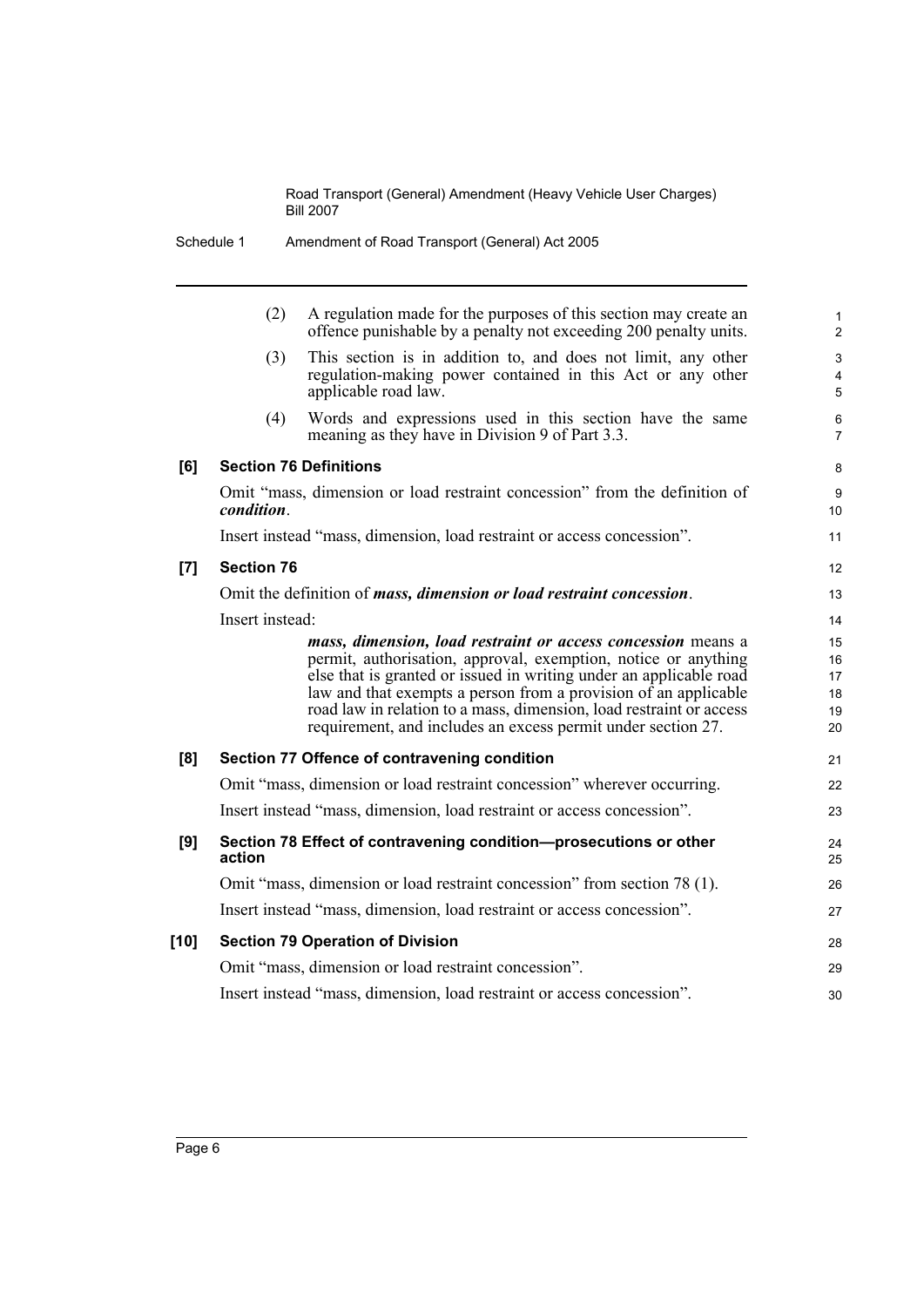Amendment of Road Transport (General) Act 2005 Schedule 1

| $[11]$ |                   | Schedule 1 Savings, transitional and other provisions                                                                                                                                                                                                                                                                                                                                               | 1                                |
|--------|-------------------|-----------------------------------------------------------------------------------------------------------------------------------------------------------------------------------------------------------------------------------------------------------------------------------------------------------------------------------------------------------------------------------------------------|----------------------------------|
|        |                   | Insert at the end of clause $1(1)$ :                                                                                                                                                                                                                                                                                                                                                                | $\overline{c}$                   |
|        |                   | Road Transport (General) Amendment (Heavy Vehicle User<br>Charges) Act 2007                                                                                                                                                                                                                                                                                                                         | 3<br>4                           |
| $[12]$ | <b>Schedule 1</b> |                                                                                                                                                                                                                                                                                                                                                                                                     | 5                                |
|        |                   | Insert at the end of the Schedule with appropriate Part and clause numbering:                                                                                                                                                                                                                                                                                                                       | 6                                |
|        | <b>Part</b>       | Provisions consequent on enactment of<br><b>Road Transport (General) Amendment</b><br>(Heavy Vehicle User Charges) Act 2007                                                                                                                                                                                                                                                                         | 7<br>8<br>9                      |
|        |                   | <b>Existing excess weight permits</b>                                                                                                                                                                                                                                                                                                                                                               | 10                               |
|        |                   | An excess weight permit that was in force immediately before the<br>substitution of section 27 by the <i>Road Transport (General)</i><br>Amendment (Heavy Vehicle User Charges) Act 2007 continues in<br>force for the period for which it would have been in force if that<br>section had not been substituted and is taken to be an excess<br>permit granted under the section as so substituted. | 11<br>12<br>13<br>14<br>15<br>16 |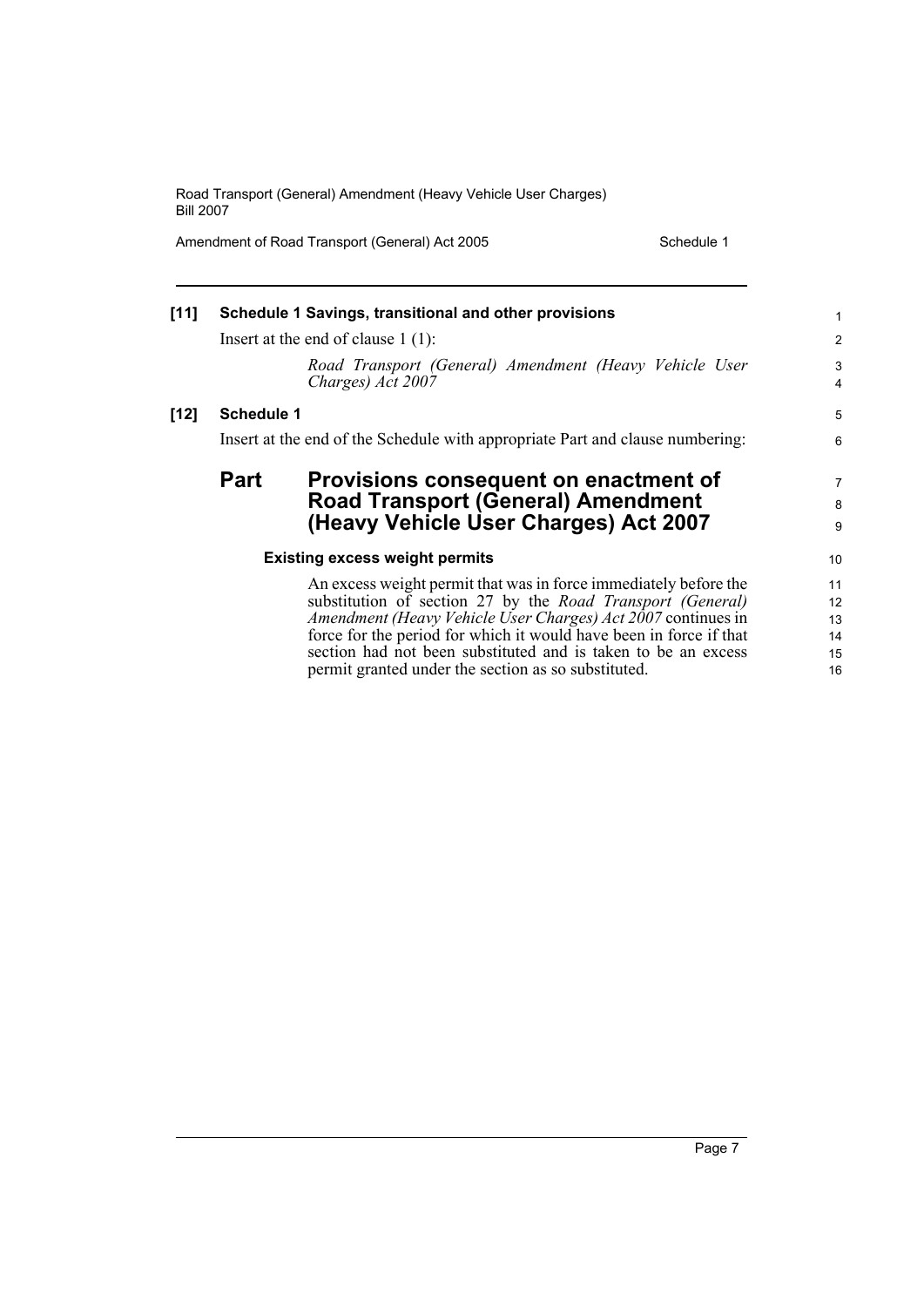Schedule 2 Amendment of other Act and instruments

<span id="page-13-0"></span>

|     | <b>Schedule 2</b><br><b>Amendment of other Act and</b><br><b>instruments</b>                                                                                                                                                                                                      | $\mathbf{1}$<br>$\overline{2}$ |
|-----|-----------------------------------------------------------------------------------------------------------------------------------------------------------------------------------------------------------------------------------------------------------------------------------|--------------------------------|
|     | (Section 4)                                                                                                                                                                                                                                                                       | 3                              |
| 2.1 | Road Transport (Heavy Vehicles Registration Charges) Act<br>1995 No 72                                                                                                                                                                                                            | $\overline{4}$<br>5            |
| [1] | Long title                                                                                                                                                                                                                                                                        | 6                              |
|     | Omit "and permit charges".                                                                                                                                                                                                                                                        | $\overline{7}$                 |
| [2] | <b>Section 3 Definitions</b>                                                                                                                                                                                                                                                      | 8                              |
|     | Omit "and permit charges" from the definition of <i>charges</i> in section 3 (1).                                                                                                                                                                                                 | 9                              |
| [3] | Section 3 (1)                                                                                                                                                                                                                                                                     | 10                             |
|     | Omit the definitions of <i>heavy vehicle permit</i> and <i>permit charge</i> .                                                                                                                                                                                                    | 11                             |
| [4] | Part 2, heading                                                                                                                                                                                                                                                                   | 12                             |
|     | Omit "and permit".                                                                                                                                                                                                                                                                | 13                             |
| [5] | <b>Section 8</b>                                                                                                                                                                                                                                                                  | 14                             |
|     | Omit the section.                                                                                                                                                                                                                                                                 | 15                             |
| [6] | <b>Section 9 Variations in charges</b>                                                                                                                                                                                                                                            | 16                             |
|     | Omit "Parts 2 and 3" wherever occurring from section $9(1)$ , (3) and (4).                                                                                                                                                                                                        | 17                             |
|     | Insert instead "Part 2".                                                                                                                                                                                                                                                          | 18                             |
| [7] | Part 2, Division 3                                                                                                                                                                                                                                                                | 19                             |
|     | Omit the Division.                                                                                                                                                                                                                                                                | 20                             |
| [8] | Section 19 Adjustment of charges by Authority                                                                                                                                                                                                                                     | 21                             |
|     | Omit "or who holds a heavy vehicle permit" from section 19(2).                                                                                                                                                                                                                    | 22                             |
| [9] | Section 20 Changes in owners or to vehicles must be notified to<br><b>Authority</b>                                                                                                                                                                                               | 23<br>24                       |
|     | Omit section 20 (1). Insert instead:                                                                                                                                                                                                                                              | 25                             |
|     | A person in whose name a vehicle is registered must notify the<br>(1)<br>Authority of any change during the currency of the registration in<br>the construction, equipment, configuration, use or ownership of<br>the vehicle of such a nature that charges or additional charges | 26<br>27<br>28<br>29           |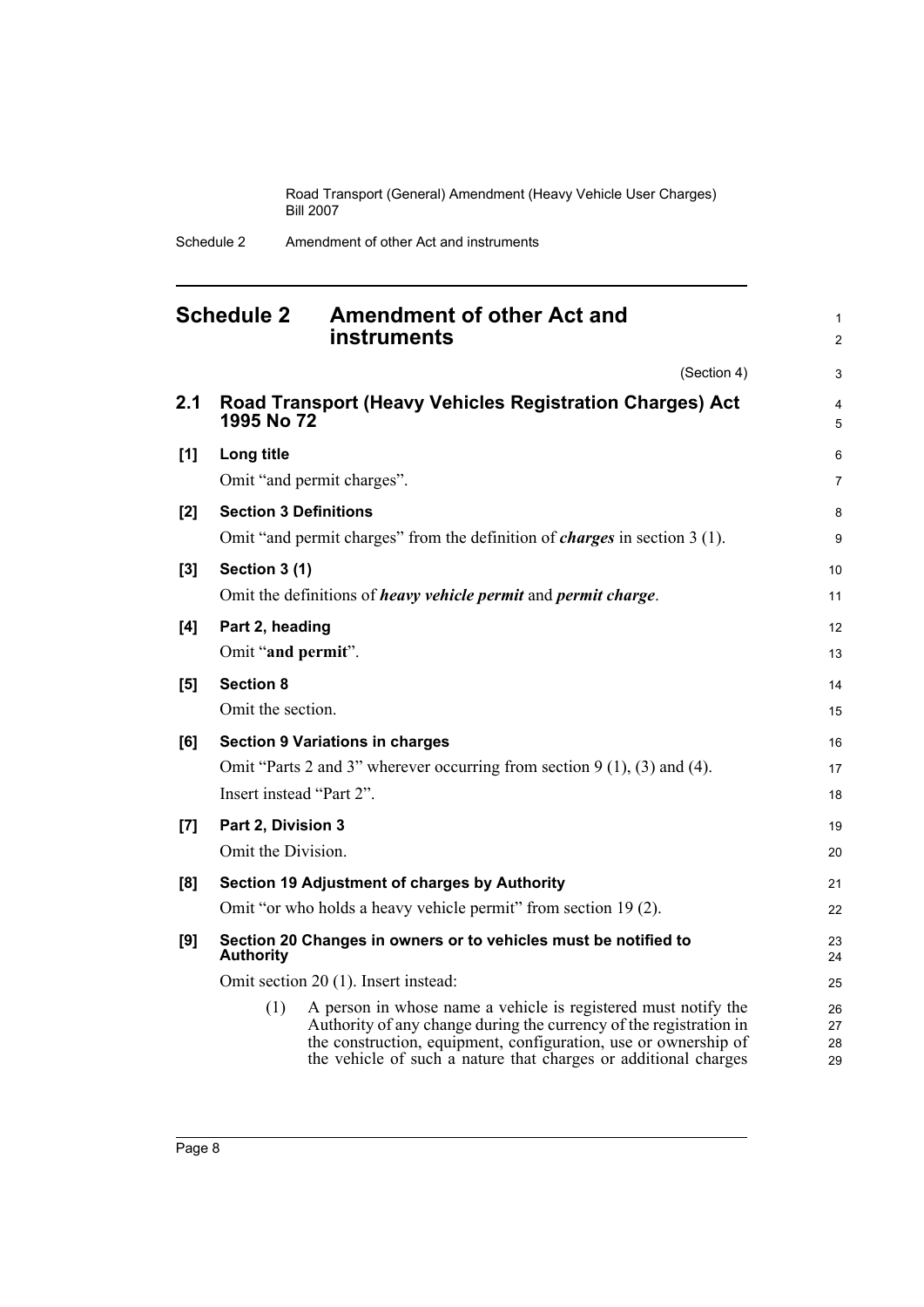Amendment of other Act and instruments Schedule 2

|        |                                     | would be payable if the registration was renewed when the<br>change occurred.                                                                                                                                                                                                                                                                                                                                                                                                                 | 1<br>$\overline{\mathbf{c}}$                 |
|--------|-------------------------------------|-----------------------------------------------------------------------------------------------------------------------------------------------------------------------------------------------------------------------------------------------------------------------------------------------------------------------------------------------------------------------------------------------------------------------------------------------------------------------------------------------|----------------------------------------------|
|        |                                     | Maximum penalty: 100 penalty units.                                                                                                                                                                                                                                                                                                                                                                                                                                                           | 3                                            |
| $[10]$ |                                     | Section 21 Calculation of charges arising from changes                                                                                                                                                                                                                                                                                                                                                                                                                                        | 4                                            |
|        |                                     | Omit "or permit" wherever occurring.                                                                                                                                                                                                                                                                                                                                                                                                                                                          | 5                                            |
| $[11]$ |                                     | Section 22 Refund of charges on cancellation of registration                                                                                                                                                                                                                                                                                                                                                                                                                                  | 6                                            |
|        | Omit section 22 (2).                |                                                                                                                                                                                                                                                                                                                                                                                                                                                                                               | 7                                            |
| $[12]$ | Section 22 (3) (a)                  |                                                                                                                                                                                                                                                                                                                                                                                                                                                                                               | 8                                            |
|        |                                     | Omit "or permit" wherever occurring.                                                                                                                                                                                                                                                                                                                                                                                                                                                          | 9                                            |
| $[13]$ | <b>Section 38 Regulations</b>       |                                                                                                                                                                                                                                                                                                                                                                                                                                                                                               | 10                                           |
|        |                                     | Omit section 38 (2) (b). Insert instead:                                                                                                                                                                                                                                                                                                                                                                                                                                                      | 11                                           |
|        | (b)                                 | providing for and regulating the granting to a person<br>prescribed by the regulations of a refund of a portion of the<br>charges paid in respect of registration of a vehicle if,<br>during the currency of the registration, a change is made in<br>the construction, equipment, configuration, use or<br>ownership of the vehicle of such a nature that no charges<br>or a reduced amount of charges would be payable in<br>respect of the vehicle on the renewal of its registration, and | 12<br>13<br>14<br>15<br>16<br>17<br>18<br>19 |
| $[14]$ | Section 38 (2) (d)                  |                                                                                                                                                                                                                                                                                                                                                                                                                                                                                               | 20                                           |
|        | Omit the paragraph. Insert instead: |                                                                                                                                                                                                                                                                                                                                                                                                                                                                                               | 21                                           |
|        | (d)                                 | providing for the production, at the time of application for<br>registration or renewal of registration of a vehicle or at any<br>time during the currency of the registration, of<br>weighbridge tickets showing the weight of the vehicle, and                                                                                                                                                                                                                                              | 22<br>23<br>24<br>25                         |
| $[15]$ | Section 38 (2) (e)                  |                                                                                                                                                                                                                                                                                                                                                                                                                                                                                               | 26                                           |
|        |                                     | Omit ", registration and heavy vehicle permits".                                                                                                                                                                                                                                                                                                                                                                                                                                              | 27                                           |
|        | Insert instead "and registration".  |                                                                                                                                                                                                                                                                                                                                                                                                                                                                                               | 28                                           |
| $[16]$ | <b>Schedule 1 Charges</b>           |                                                                                                                                                                                                                                                                                                                                                                                                                                                                                               | 29                                           |
|        | Omit Part 3.                        |                                                                                                                                                                                                                                                                                                                                                                                                                                                                                               | 30                                           |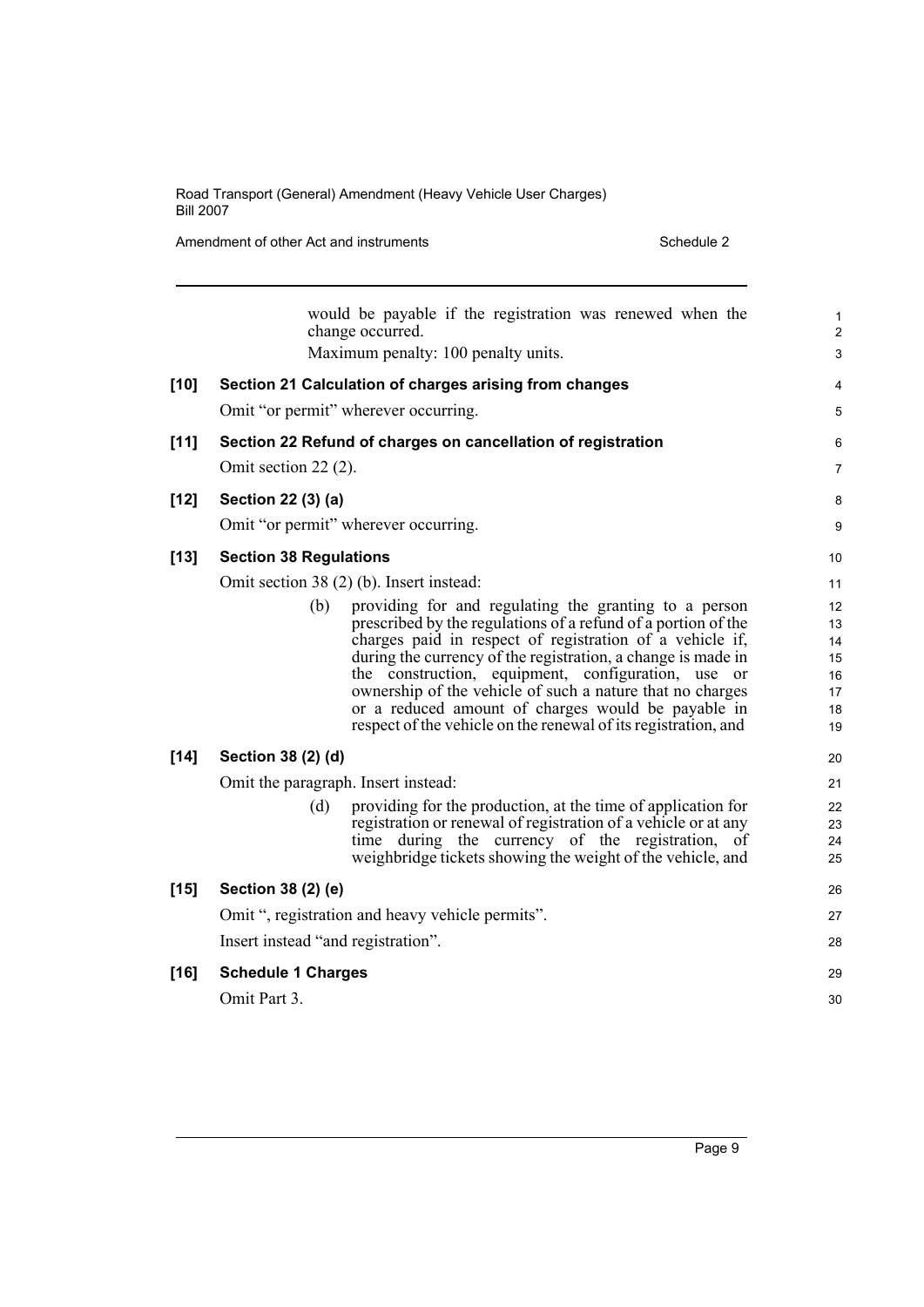| $[17]$ |                     | <b>Schedule 2 Savings and transitional provisions</b>                                                                                                                                                                                                                                                                                                                                                           | $\mathbf{1}$                     |
|--------|---------------------|-----------------------------------------------------------------------------------------------------------------------------------------------------------------------------------------------------------------------------------------------------------------------------------------------------------------------------------------------------------------------------------------------------------------|----------------------------------|
|        |                     | Insert at the end of clause $1(1)$ :                                                                                                                                                                                                                                                                                                                                                                            | $\mathbf{2}$                     |
|        |                     | Road Transport (General) Amendment (Heavy Vehicle User<br>Charges) Act 2007                                                                                                                                                                                                                                                                                                                                     | 3<br>4                           |
| $[18]$ | <b>Schedule 2</b>   |                                                                                                                                                                                                                                                                                                                                                                                                                 | 5                                |
|        |                     | Insert at the end of the Schedule with appropriate Part and clause numbering:                                                                                                                                                                                                                                                                                                                                   | 6                                |
|        | <b>Part</b>         | Provisions consequent on enactment of<br><b>Road Transport (General) Amendment</b><br>(Heavy Vehicle User Charges) Act 2007                                                                                                                                                                                                                                                                                     | $\overline{7}$<br>8<br>9         |
|        |                     | <b>Existing heavy vehicle permits</b>                                                                                                                                                                                                                                                                                                                                                                           | 10                               |
|        |                     | A heavy vehicle permit that was in force immediately before the<br>repeal of section 14 by the <i>Road Transport (General)</i> Amendment<br>(Heavy Vehicle User Charges) Act 2007 continues in force for<br>the period for which it would have been in force if that section<br>had not been repealed and is taken to be an excess permit granted<br>under section 27 of the Road Transport (General) Act 2005. | 11<br>12<br>13<br>14<br>15<br>16 |
| 2.2    |                     | <b>Road Transport (Heavy Vehicles Registration Charges)</b><br><b>Regulation 2006</b>                                                                                                                                                                                                                                                                                                                           | 17<br>18                         |
| [1]    | <b>Clause 6</b>     |                                                                                                                                                                                                                                                                                                                                                                                                                 | 19                               |
|        | Omit the clause.    |                                                                                                                                                                                                                                                                                                                                                                                                                 | 20                               |
| [2]    | registration        | Clause 7 Calculation of refund of registration charges on cancellation of                                                                                                                                                                                                                                                                                                                                       | 21<br>22                         |
|        |                     | Omit "or permit charge" wherever occurring.                                                                                                                                                                                                                                                                                                                                                                     | 23                               |
| [3]    | <b>Clause 7 (2)</b> |                                                                                                                                                                                                                                                                                                                                                                                                                 | 24                               |
|        |                     | Omit the definition of <i>number of days</i> . Insert instead:<br><i>number of days</i> means the number of unexpired days of the<br>registration period, from the date on which the Authority cancels<br>the registration of the vehicle.                                                                                                                                                                      | 25<br>26<br>27<br>28             |